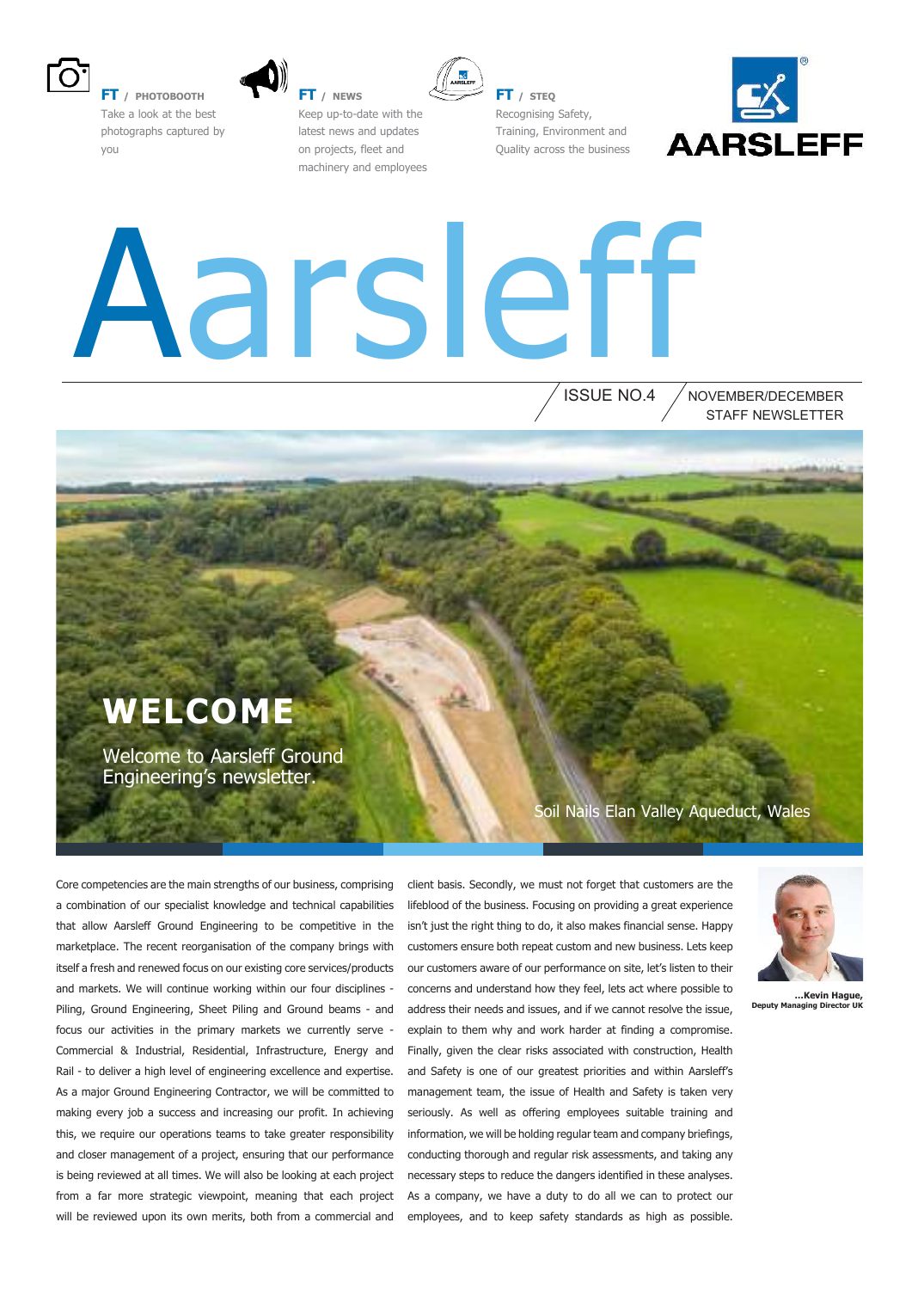# Photobooth

Every issue we ask you to send in your Aarsleff pictures on-site or at home and the best of these are then published in here. If you'd like to be featured, grab your camera and get snapping!

#### **Send your best photos to:** jessicabanham@aarsleff.co.uk





Last pile at Plot 4, Avonmouth (From Left: Andy, Toby, Rich, Wayne )- Richard Judd





A33 Reading- Steve Gilbank The Aarsleff Vans- Alexandra Tinker



We raised a whopping £104.54 for Macmillan Cancer Support by selling slices of both homemade and bought cakes, as part of Macmillans Coffee Morning. Well done to our joint winners Matthew Rastall & Janice Britten for picking up the prize for best baked cake!



We also supported the 'Mad Hatter' themed Equinox Ball on the 30th September. Based in Doncaster, the annual event comprised live auctions, dancing and incredible rafle prizes, that raised thousands of pounds for Cancer Research UK & FireFly.



Finally, Aarsleff sponsored Beaumond House Hospice's event 'Party at the Castle' as part of the OVO Energy Tour of Britain on the 6th September. 120 of the world's top cyclists cycled the 175-kilometre stage from Mansfield to Newark-on-Trent. Aarsleff supported local charity Beaumond House Hospice in their event by providing the entertainment within the Newark Castle. As you can see from the photo, a great day was had by all.







Piling inside the 02 Dome, London - Lee Severn

**>> CHECK OUT MORE PROJECT COVERAGE ON WWW.LINKEDIN.COM/COMPANY/AARSLEFF-GROUND-ENGINEERING-UK**

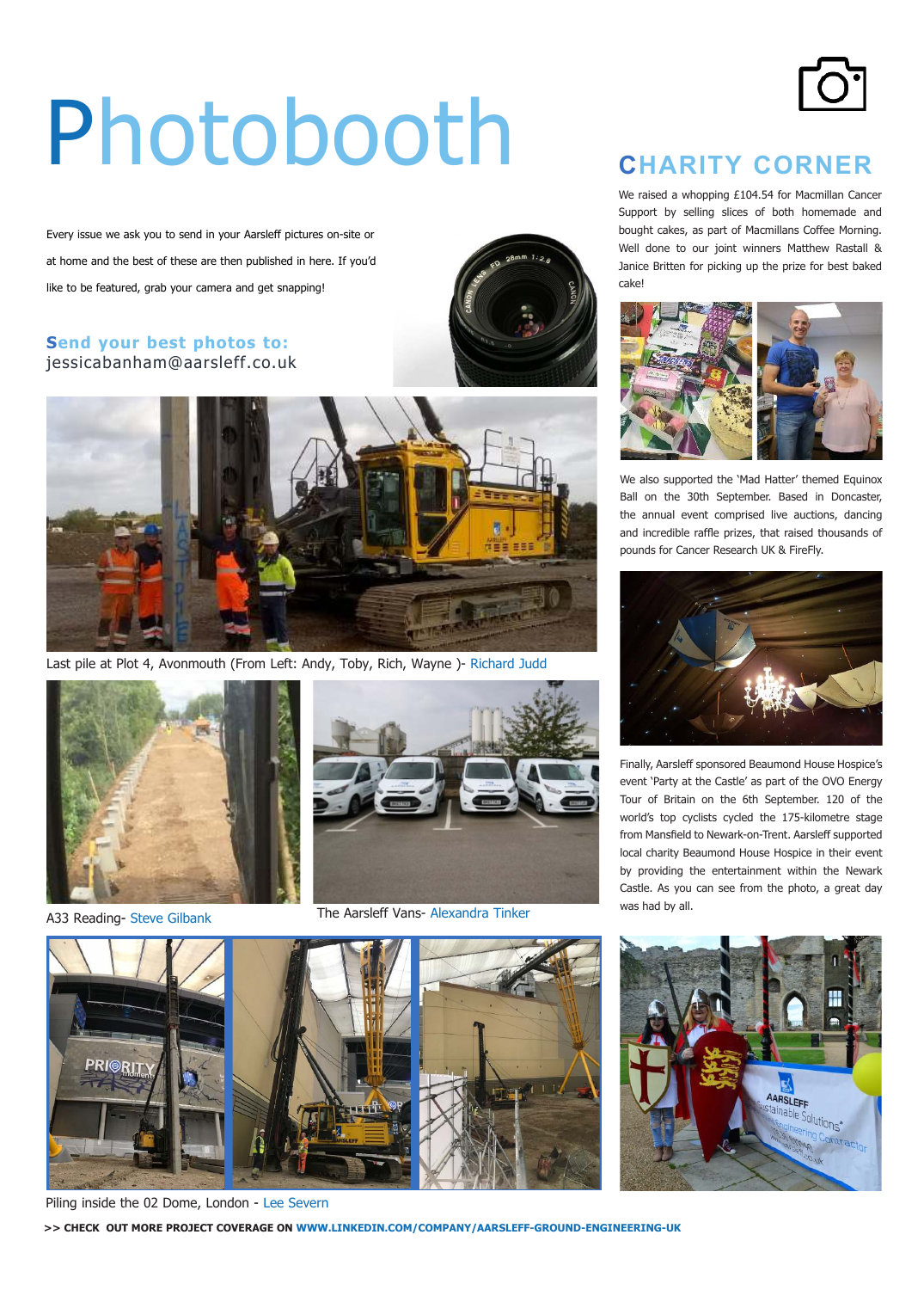## STEQ Space



**... Robert Speakman, STEQ Manager**



#### **SAFETY. TRAINING ENVIRONMENT QUALITY**

STEQ performance in September and October has been a tale of two halves. Centrum seeing a decrease in the number of accidents which occurred in August, sustaining 3 minor accidents, whereas Aarsleff having gone from zero in August and September sustained a RIDDOR reportable accident in October. As a reminder, an operative slipped whilst stood on the tracks of the rig refuelling, landing on fuel bowser fracturing his left thumb in the fall. Refuelling should be carried out from ground level, if it cannot then report it.

With the recent business changes now is the time to reinvigorate our commitment to all matters STEQ. With new leadership and a clear direction we can all move forward together to improve. The first step is being taken by the Senior Management team attending a one day IOSH for Senior Managers training course. This should help us to realise and realign our values to what is important. Ultimately; that is everyone coming to work and going home safely, whilst earning a wage, making a profit and having a smile on our faces. Coming to work has to be an enjoyable experience- if you don't enjoy it, you don't get involved and you don't buy in to making things better.

#### **STEQ SPECIAL MENTION TO...**

### Micheal Atkinson

Michael Atkinson started working for the Geo division with his brothers and has learned very quickly various areas of the Geotechnical discipline and he has tried hard to adhere to H&S regimes and I particularly like his approach to rig guarding which he has been diligently following while on site at Shakespeare School Leeds. He is operating as the 'Spanner Man' and working hard to impress.

**…Simon Jackson, STEQ Supervisor**

# AarSTAR of the month

The 'Star of the Month' feature is to celebrate members of our company who have gone above and beyond expectations and deserve to be recognised and thanked for their achievements. They may have shown great leadership skills for example, or simply worked hard to achieve exceptional results. This month we would like to congratulate ...



### Richard Thomas

Richard Thomas has been a dedicated employee of yours for 25 Years. Richard has shown such passion and commitment during his 25 years and has not been off sick during this time. Since turning 65 in June, Richard is eager to continue to show his enthusiasm with respect to work and shows there is no signs of retirement in the coming years. Not only is Richard a fantastic husband, father and grandfather, he's been a role model for many of your employees offering support/training and guidance when required. Richards been apart of the company changes over the years, and has shown his loyalty throughout" **…Janet Thomas** 

If you would like to commend a member of staff for our next newsletter please send through your nomination and the reasons why to jessicabanham@aarsleff.co.uk



Talking of involvement the newly formed 'Worksafe Committee' met for their first meeting recently. This group made up from representatives from across all areas of the business from office, factory, plant and site has an open remit to highlight issues and affect change across the whole business. The group is headed by Kevin Hague providing Director level commitment and direction, whilst being steered by Simon Jackson & Ian White. Get to know your Worksafe Rep, get involved and contribute.

#### "Together we can make Aarsleff world class!"

All things QUALITY – reporting of Non-Conforming (NCR's) products and services – this is where we do not deliver / install / provide the product or service as we have agreed with our Client. Whether this is an incorrectly made pile or ground beam in the factory or a pre cast or sheet pile / soil nail, or ground beam installed incorrectly out of tolerance. For whatever reason this has occurred we must report these instances as a Non Conformance. This is a requirement of the ISO standard but also good practice such that we can recognise, analyse, trend and fix our problems. If we don't record then very often problems soon get forgotten. Our current practice and procedure is under review with a view to improving this area and briefing sessions will be arranged accordingly.



**"**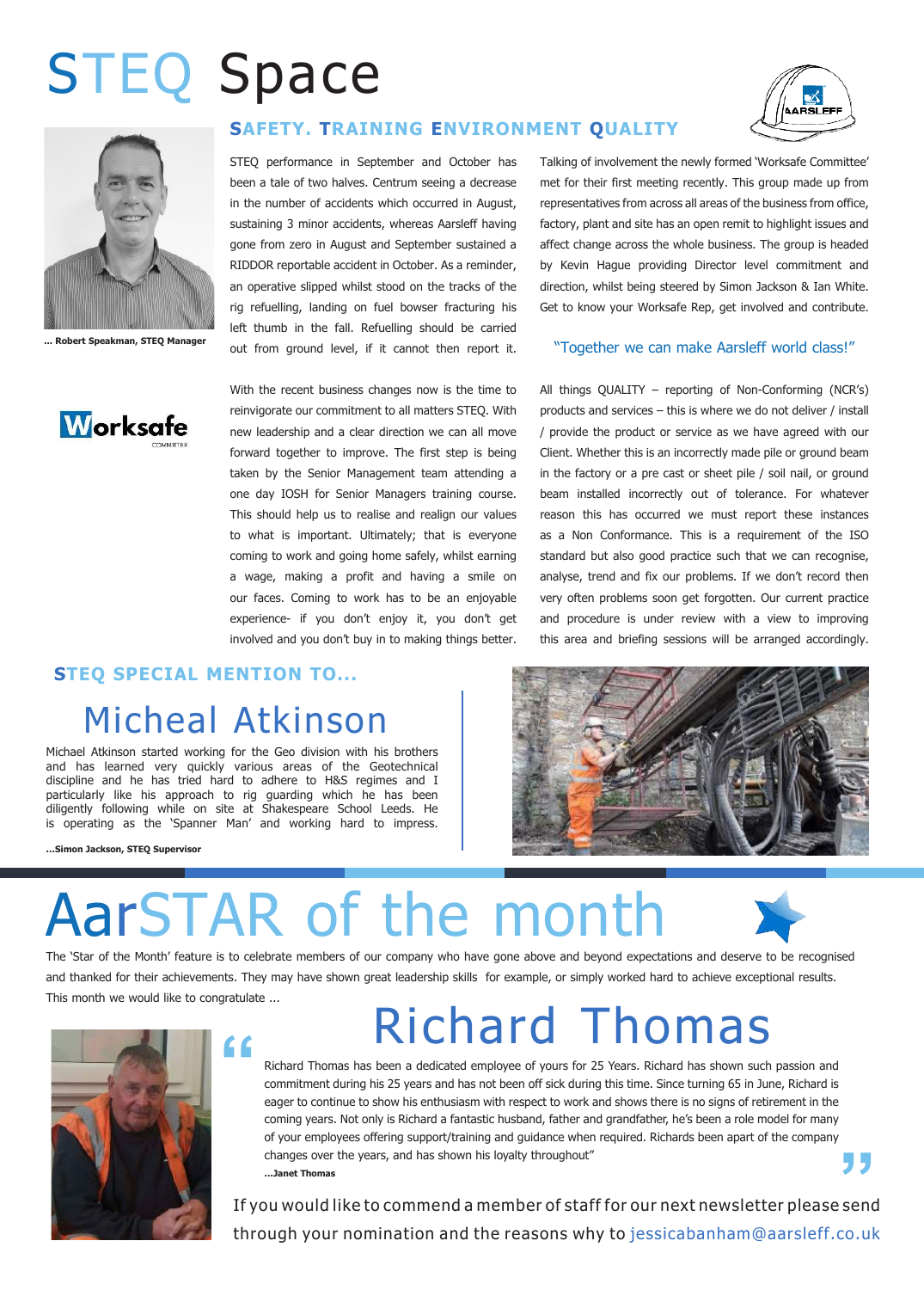# DUID Junttan Operators Club...

### Honorary Member

The newly launched 'Junttan Operators Club' has announced that Richard Judd is their second honorary member. Richard joined Aarsleff Ground Engineering in February 1993, and for those past 24 years, has been a dedicated and hardworking employee. Richard has now been operating piling rigs for a total of 29 years and has suitably landed himself the title 'Piling King'. Richard is a big fan of the Junttan PMx22 rig, which Aarsleff Ground Engineering added to its fleet in November of last year. On hearing about his honorary member status, Richard said: "I am delighted to become a recognised member of the Junttan Operators Club".



### Thoughts from the HR Desk

In the last issue I talked about 'the team' and what we as employees can do to promote our Company team culture. In this edition I want to build on that by including co-operation as a key feature to Company team culture. We have seen recently how adverse market conditions have to impact on the decisions taken in the Company. These decisions are necessary to achieve our competitiveness in our market. Some of the decisions are not comfortable, but the decisive action is important. Focusing on the future we all need now to be professional, cost conscious and co-operative with our customers, colleagues, our departments and our Group in all that we do to ensure our success. Co-operation, sharing information, being courteous, all promote our professional approach in all areas of our business, from the manufacturing process to project delivery, of course we need to take necessary risk but in a well thought out planned and co-operative way. If we combine these elements into our culture and every day practice of our we will be successful and underpin our actions with professionalism. We will set ourselves apart from our competitors.



**...Heather Jones, Business and HR Manager**

#### IT & Network Site Lads Show their Support

About a month ago I sent around an email detailing the Microsoft Portal we now have access to. I would like highlight two programs that may well offer useful functions to you:

**1) One Drive** – One drive is a Cloud drive similar to Dropbox. Each of our users has access to a 1TB of storage, that can be used to share very large files (20GB) to other users including external contacts.

**2) Skype for Business** – Make video calls to any Skype user direct from your Laptop, and take part in or arrange online meetings from your computer.

Please contact IT for more details on how to get started. **...Simon Pick, IT and Network Supervisor**



Gary Dolby (pictured left) has been off work for over 8 months. The site lads clubbed together to show their support and Stuart Hancock (pictured right) met with him on the 23rd September to deliver their gesture of good will.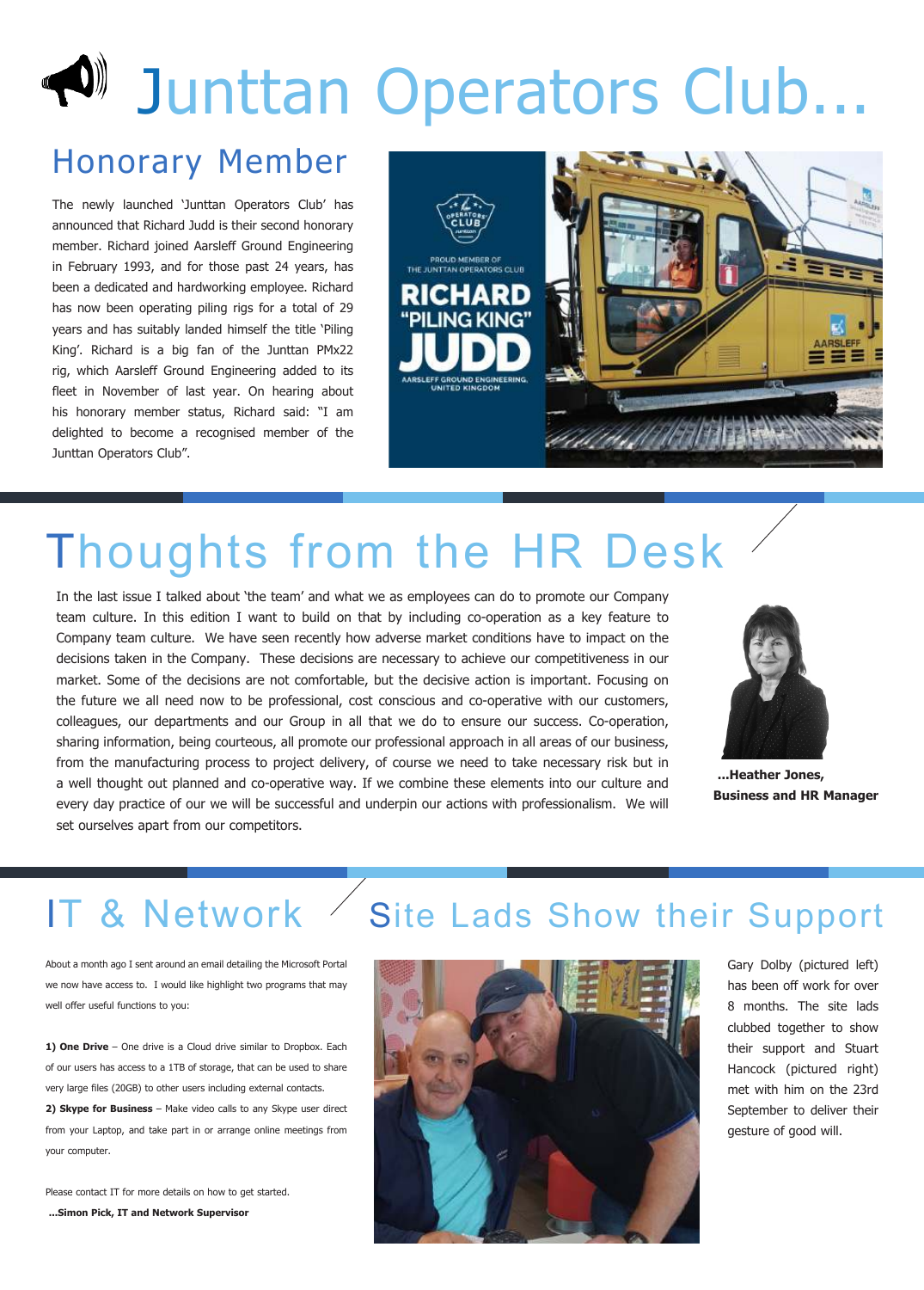### Spotlight on Estimating "It's just Plant, Labour, Time and Materials"

Definitions of a Piling and Ground Engineering Estimator: Someone that works out the costs of building something. Someone that forms an approximate judgement or opinion regarding the worth of a project. Someone that analyses tender documents, engineer's drawings, site investigations, specifications, architects drawings, clients sketches, ironmongery schedules, roof truss drawings and all other documents that clients deem are necessary to send to a Piling and Ground Engineering specialist! Yes, we receive a lot of documents that aren't relevant to our works as clients send the whole project details but as an estimating team we need to assess what is and isn't going to affect us on a project. We then schedule the work, design the elements, assess the outputs and put a cost to it. Whilst doing this we have to identify risks to minimise and opportunity to maximise. Each project comes with its own set of intricacies and requirements that aren't always immediately obvious. We have received just over 1800 enquiries in the last financial year and secured work at a rate of 1 in every 5.8 projects priced. The plan for

this coming financial year is to increase the number of enquiries in the Beams, Sheets and GE departments so allowing them to grow with Piling maintaining its position. We run a lean number of estimators at Aarsleff who are motivated and want to secure profitable work with opportunity built in for the operations teams to maximise and deliver. However, due to workload, we acknowledge that there are occasions where a risk slips through the net and requires other teams to address it. Once identified we look to learn from the outcome as we are looking to improve where possible. We need to maintain the good information flow regarding projects that have multi-disciplines so we can continue to provide a coherent approach to our clients from all departments. Also, as one of the early points of contact with our clients we need to educate them that Aarsleff Ground Engineering is more than a just driven piling contractor these days. My personal thanks go to Ashley Carter, Nathan Follows, Dave Evans, Euan Allison, Chris Glenn and Rebecca Johnson for their hard work and commitment to the estimating & design process.



**...Matthew Rastall Group Estimating Manager**

We need to maintain the good information flow regarding projects that have multi-diciplines **" "** so we can continue to provide a coherent approach to our clients from all departments

### Refocus & Restructure

In the beginning of October we decided from the Danish parent company to refocus the business in Aarsleff Ground Engineering and following that restructure, the management team. In this process we agreed with Chris Primett that he left the business as a consequence of this. Chris has been in the company for more than 25 years and the last 6 years as MD. We wish him the best for the future and thank him for the effort and service he has brought into the UK business. In the new structure I will step in as the temporary MD from the parent company in Denmark, but the daily business in UK will be managed by Kevin Hague as the deputy MD. You all know Kevin as our very experienced general manager during the last years, and he has already grown into this new position and taken the responsibility for our activities in a very trustworthy way. Kevin is assisted by Paul Pendleton, our business unit manager in Centrum Pile and Frances Harvey our finance manager, and the 3 of

them will form a new management team to cover our coming business, assisted by me on the strategic level. During the last years we have extended the activities in UK very rapidly and we have added ground beams, sheet piles, geotechnics and large scale piling jobs to our activities. This has been a challenge to cover all the new areas and get the expected results and continuance out of this in our daily business. In the future we will concentrate on our core business within small and midsize piling jobs and optimise the production within this field both in Aarsleff and Centrum. The ground beam packages will be optimised in design and installation organised and coordinated with the piling. Beside that, we will continue and develop the activities we have started within geotechnics and sheet piles and stabilise these works on job sizes which suit our plantsand organisation. If we do this, and select our jobs in a careful way, we then cover our cost and risks, enabling us to have a great future in the UK as Aarsleff Ground Engineering.



**…Stig Weis, Divisional Manager of the Ground Engineering Segment**